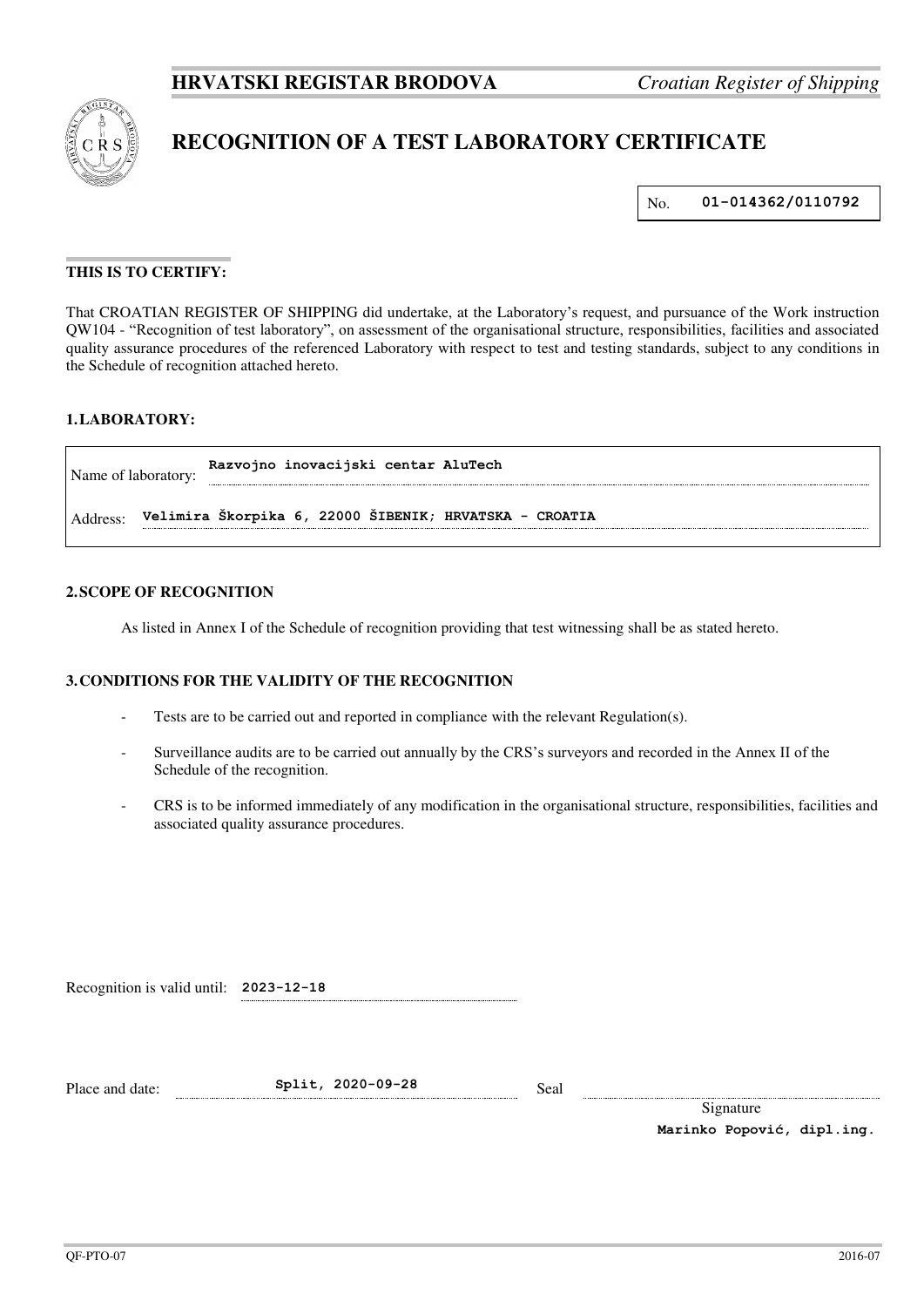# **SCHEDULE OF RECOGNITION**

Annex I to Certificate No:  $\vert$  No. **01-014362/0110792** 

| Item<br>No. | Test method                                                                                                                                 | Regulation                             | Test standards<br>(latest edition)                                                             | Test witnessing<br>mode (see note) | Comments |
|-------------|---------------------------------------------------------------------------------------------------------------------------------------------|----------------------------------------|------------------------------------------------------------------------------------------------|------------------------------------|----------|
| 1.          | Vlačno ispitivanje metalnih materijala i<br>zavarenih spojeva<br>Tensile test of metallic materials and welds                               | CRS Rules Part 25<br>CRS Rules Part 26 | <b>HRN EN ISO 6892-1</b><br>HRN EN ISO 4136<br>HRN EN ISO 5178                                 | (1)                                |          |
| 2.          | Ispitivanje savijanjem metalnih<br>materijala i zavarenih spojeva<br>Bend testing of metallic materials and<br>welds                        | CRS Rules Part 25<br>CRS Rules Part 26 | HRN EN ISO 7438<br>HRN EN ISO 5173                                                             | (1)                                |          |
| 3.          | Ispitivanje zavarenih spojeva lomljenjem<br>Fracture testing on welds                                                                       | CRS Rules Part 26                      | HRN EN ISO 9017                                                                                | (1)                                |          |
| 4.          | Ispitivanje tvrdoće i mikrotvrdoće<br>metalnih materijala i zavara<br>Hardness and microhardness testing of<br>metallic materials and welds | CRS Rules Part 25<br>CRS Rules Part 26 | <b>HRN EN ISO 6507-1</b><br><b>HRN EN ISO 9015-1</b><br><b>HRN EN ISO 9015-2</b>               | (1)                                |          |
| 5.          | Makroskopsko i mikroskopsko<br>ispitivanje zavara<br>Macroscopic and microscopic examination<br>of welds                                    | CRS Rules Part 26                      | <b>HRN EN ISO 17639</b>                                                                        | (2)                                |          |
| 6.          | Određivanje kemijskog sastava metala<br>Chemical analysis of metals                                                                         | CRS Rules Part 25                      | <b>ASTM E 572-13</b><br><b>ASTM E 1085-16</b><br><b>ASTM E 1621-13</b><br><b>ASTM E 822-10</b> | (2)                                |          |

Note:

(2) First test and one per 4 years.

<sup>(1)</sup> Except otherwise agreed upon, the CRS witnessing is compulsory for every test.

<sup>(3)</sup> CRS witnessing is not compulsory.